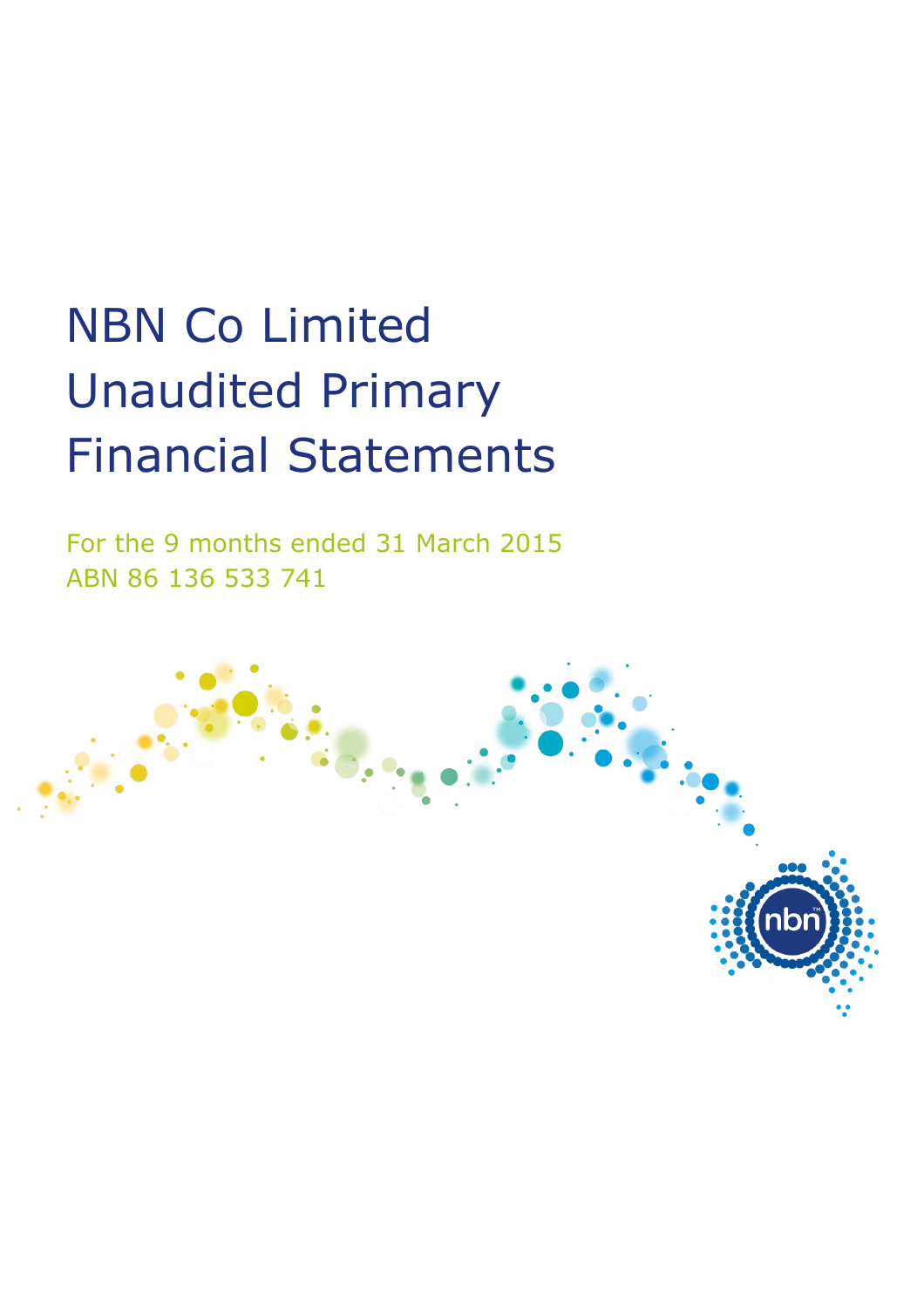

## **Contents**

| Unaudited Statement of Profit or Loss and Other Comprehensive Income |    |
|----------------------------------------------------------------------|----|
| <b>Unaudited Statement of Financial Position</b>                     | 4  |
| Unaudited Statement of Changes in Equity                             | 5. |
| <b>Unaudited Statement of Cash Flows</b>                             | 6  |
|                                                                      |    |

#### Legal Notice

#### **Copyright**

Copyright © NBN Co Limited 2015.

Copyright subsists in these Unaudited Primary Financial Statements. NBN Co owns that copyright. Other than as permitted under the *Copyright Act 1968* (Cth), the Unaudited Primary Financial Statements (in part or as a whole) cannot be reproduced, published, communicated or adapted without the prior written consent of NBN Co. Any request or inquiry to use the Unaudited Primary Financial Statements should be addressed to:

The Chief Financial Officer NBN Co Limited, Level 11, 100 Arthur Street North Sydney NSW 2060 Australia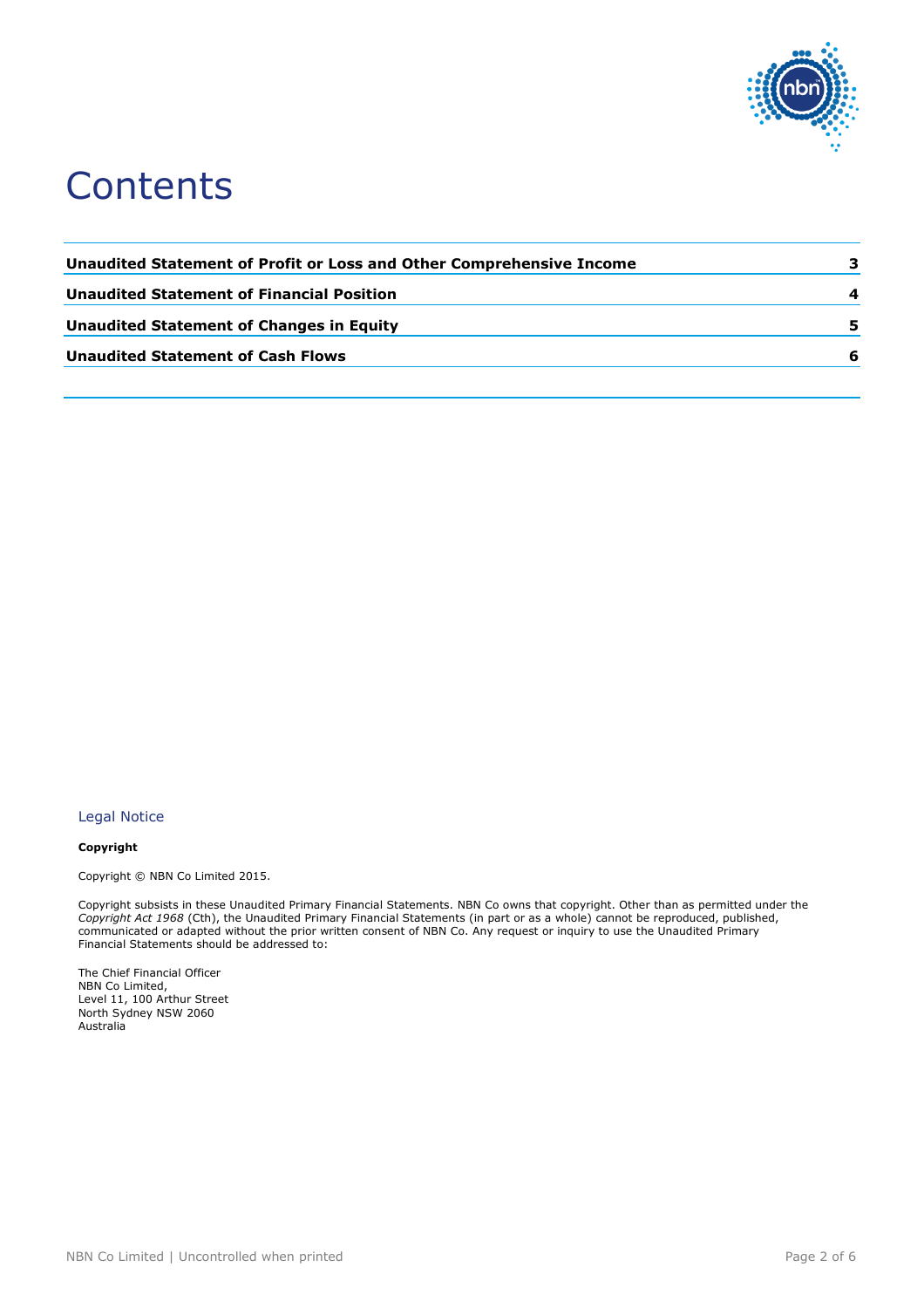

#### <span id="page-2-0"></span>Unaudited Statement of Profit or Loss and Other Comprehensive Income

For the nine months ended

|                                                                                                   | <b>NBN Group</b> |               |
|---------------------------------------------------------------------------------------------------|------------------|---------------|
|                                                                                                   | 31 March 2015    | 31 March 2014 |
|                                                                                                   | \$m              | \$m           |
| Revenue                                                                                           |                  |               |
| Telecommunication revenue                                                                         | 106              | 38            |
| Other revenue                                                                                     | 2                | 1             |
| <b>Total Revenue</b>                                                                              | 108              | 39            |
| Interest income                                                                                   | 15               | 31            |
| Other income                                                                                      | 6                | 3             |
| <b>Expenses</b>                                                                                   |                  |               |
| Telecommunication and network costs                                                               | (366)            | (253)         |
| Employee benefits expenses                                                                        | (288)            | (278)         |
| Advisory, corporate and outsourced services                                                       | (49)             | (53)          |
| Legal expenses                                                                                    | (30)             | (10)          |
| IT and software expenses                                                                          | (85)             | (87)          |
| Occupancy expenses                                                                                | (28)             | (28)          |
| Communication and public information                                                              | (15)             | (9)           |
| Depreciation and amortisation expense                                                             | (450)            | (276)         |
| Other expenses                                                                                    | (32)             | (30)          |
| Finance costs                                                                                     | (223)            | (154)         |
| <b>Total Expenses</b>                                                                             | (1, 566)         | (1, 178)      |
| Loss before income tax                                                                            | (1, 437)         | (1, 105)      |
| Income tax benefit/(expense)                                                                      | 16               | (12)          |
| Loss for the period                                                                               | (1, 421)         | (1, 117)      |
| Loss attributable to the shareholders                                                             | (1, 421)         | (1, 117)      |
|                                                                                                   |                  |               |
| Other comprehensive income/(loss)                                                                 |                  |               |
| Items that may be reclassified to profit or loss<br>Changes in the fair value of cash flow hedges | 54               |               |
| Income tax (expense)/benefit relating to components of                                            |                  | (40)          |
| other comprehensive income                                                                        | (16)             | 12            |
| Total other comprehensive income/(loss) for the period, net                                       |                  |               |
| of tax                                                                                            | 38               | (28)          |
| Total comprehensive loss for the period                                                           | (1, 383)         | (1, 145)      |
| Total comprehensive loss attributable to the shareholders                                         | (1, 383)         | (1, 145)      |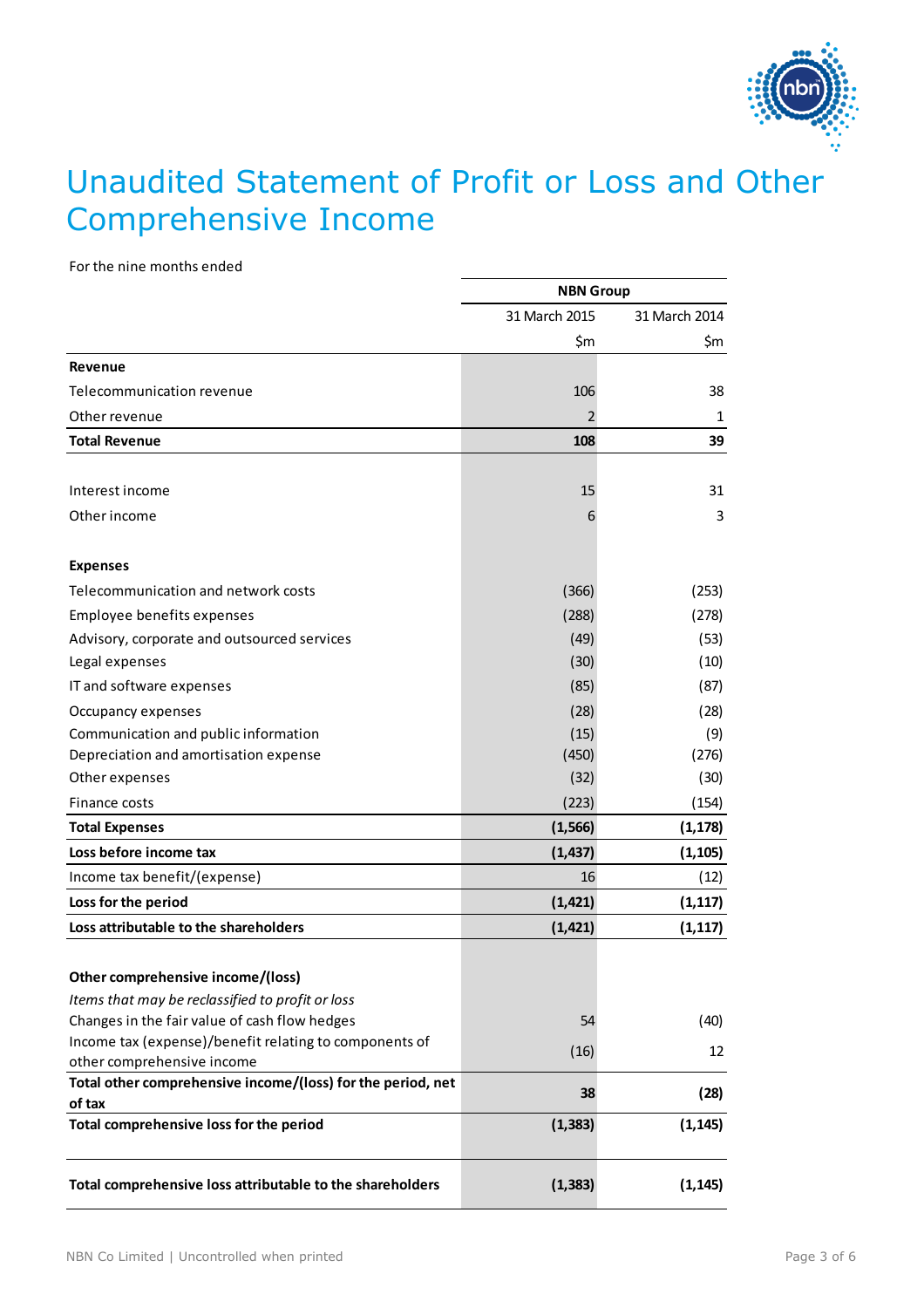

### <span id="page-3-0"></span>Unaudited Statement of Financial Position

|                                      | <b>NBN Group</b> |              |
|--------------------------------------|------------------|--------------|
| As at                                | 31 March 2015    | 30 June 2014 |
|                                      | \$m              | \$m          |
| <b>Current assets</b>                |                  |              |
| Cash and cash equivalents            | 841              | 499          |
| Trade and other receivables          | 57               | 101          |
| Inventories                          | 15               | 12           |
| Derivative financial assets          | 60               | 10           |
| Held to maturity investment          | 254              | 245          |
| Other current assets                 | 53               | 33           |
| <b>Total current assets</b>          | 1,280            | 900          |
| <b>Non-current assets</b>            |                  |              |
| Derivative financial assets          |                  | 2            |
| Property, plant & equipment          | 9,916            | 7,791        |
| Intangible assets                    | 894              | 769          |
| Other non-current assets             | 6                | 6            |
| <b>Total non-current assets</b>      | 10,816           | 8,568        |
| <b>Total assets</b>                  | 12,096           | 9,468        |
|                                      |                  |              |
| <b>Current liabilities</b>           |                  |              |
| Trade and other payables             | 1,016            | 818          |
| <b>Other liabilities</b>             | 8                | 6            |
| Other financial liabilities          | 141              | 119          |
| Derivative financial liability       |                  | 3            |
| Provisions                           | 62               | 57           |
| <b>Total current liabilities</b>     | 1,227            | 1,003        |
| <b>Non-current liabilities</b>       |                  |              |
| Trade and other payables             | 2                | 2            |
| Other liabilities                    | 260              | 179          |
| Other financial liabilities          | 3,677            | 3,342        |
| Derivative financial liability       |                  | 3            |
| Provisions                           | 22               | 15           |
| <b>Total non-current liabilities</b> | 3,961            | 3,541        |
| <b>Total liabilities</b>             | 5,188            | 4,544        |
| <b>Net assets</b>                    | 6,908            | 4,924        |
|                                      |                  |              |
| <b>Equity</b>                        |                  |              |
| Contributed equity                   | 11,785           | 8,418        |
| Other reserves                       | 43               | 5            |
| <b>Accumulated losses</b>            | (4,920)          | (3, 499)     |
| <b>Total equity</b>                  | 6,908            | 4,924        |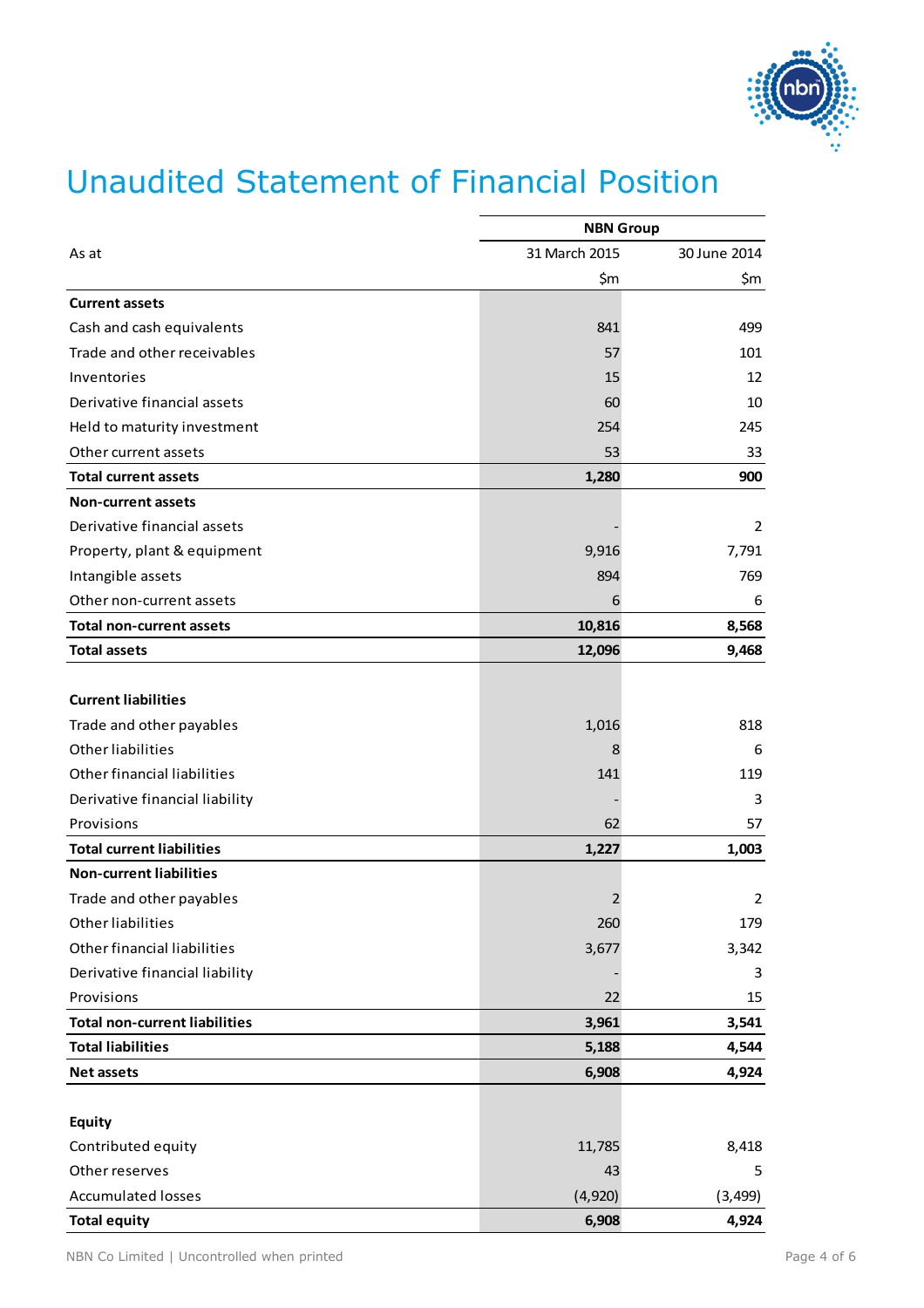

# <span id="page-4-0"></span>Unaudited Statement of Changes in Equity

|                                                          | <b>NBN Group</b> |             |          |              |
|----------------------------------------------------------|------------------|-------------|----------|--------------|
|                                                          | Accumulated      | Contributed | Other    | Total equity |
|                                                          | losses           | equity      | reserves |              |
|                                                          | \$m              | \$m         | \$m      | \$m          |
| Balance at 30 June 2013                                  | (1,855)          | 5,228       | 45       | 3,418        |
|                                                          |                  |             |          |              |
| Loss for the period                                      | (1, 117)         |             |          | (1, 117)     |
| Other comprehensive loss                                 |                  |             | (28)     | (28)         |
| Total comprehensive loss for the period                  | (1, 117)         |             | (28)     | (1, 145)     |
| Transactions with owners in their capacity as<br>owners: |                  |             |          |              |
| Contributions of equity, net of transaction<br>costs     |                  | 2,060       |          | 2,060        |
| <b>Balance at 31 March 2014</b>                          | (2, 972)         | 7,288       | 17       | 4,333        |
| Balance at 30 June 2014                                  | (3, 499)         | 8,418       | 5        | 4,924        |
|                                                          |                  |             |          |              |
| Loss for the period                                      | (1, 421)         |             |          | (1, 421)     |
| Other comprehensive income                               |                  |             | 38       | 38           |
| Total comprehensive loss for the period                  | (1, 421)         |             | 38       | (1, 383)     |
| Transactions with owners in their capacity as<br>owners: |                  |             |          |              |
| Contributions of equity, net of transaction<br>costs     |                  | 3,367       |          | 3,367        |
| <b>Balance at 31 March 2015</b>                          | (4,920)          | 11,785      | 43       | 6,908        |